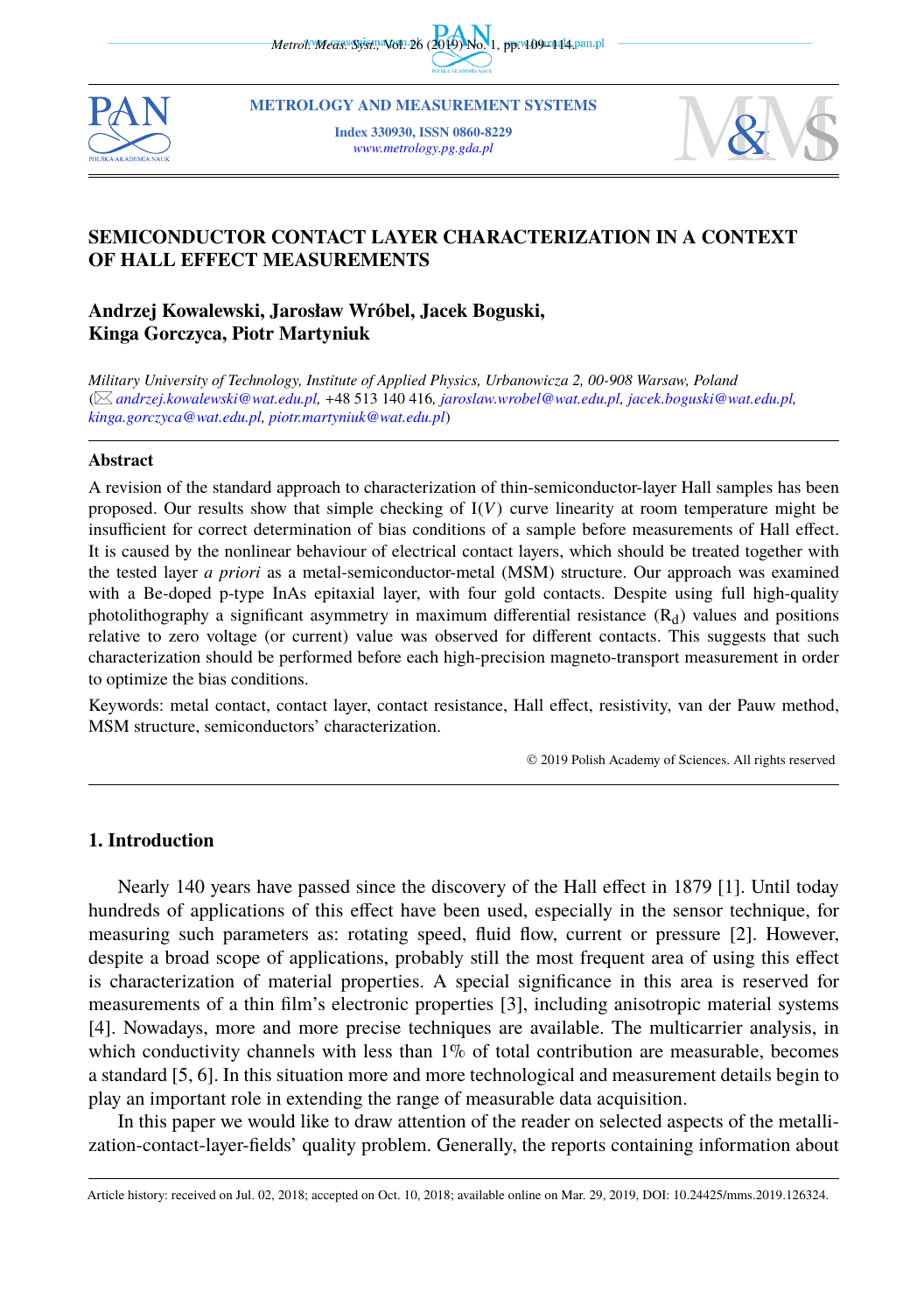

manufacturing, formation and characterization of such a layer in the Hall effect measurements, have been frequently published in the literature [7], especially in a context of low-dimensional structures like: nanowires [8], graphene [9, 10], or quantum wells [11]. In most cases, regardless of the material being tested, the ohmic type contact is expected, even in the case of advanced numerical simulation [12]. Usually, the aim of research is not the contact layer itself, thus only a simple test on linearity of a current-voltage characteristic is being performed. As a standard, this is made only at room temperature. This simplified procedure can lead to the appearance of factors disturbing the resistivity and Hall effect measurement results, especially to their temperature dependence. The origin of this perturbation can be explained by forming the Schottky barriers between the metallization-contact layer and the tested semiconductor. Thus, a more realistic view on the high-precision measurements of Hall effect should *a priori* assume that the *device under test* (DUT) is composed of Schottky barriers in head-to-head (Fig. 1a), or back-to-back (Fig. 1b) configurations in series with a resistor between them [13, 14]. Therefore, it can be considered the same as *metal-semiconductor-metal* (MSM) electronic devices.



Fig. 1. A realistic equivalent circuit of a Hall sample in the 4-contact van der Pauw configuration for two different cases: Schottky barriers are connected head-to-head in series with a resistor inside (Fig. 1a), or similarly back-to-back in series (Fig. 1b).

As a consequence, non-linear regions in current-voltage  $I(V)$  or voltage-current  $V(I)$  characteristics, according to the thermionic emission theory, should be expected.

# **2. Experiment**

## *2.1. Materials*

In the experiment a Be-doped p-type InAs epitaxial layer was chosen. The layer was grown on a 2 ′′ diameter and 0.4 mm thick GaAs semi-insulating substrate, using the RIBER Compact 21-DZ solid source *molecular beam epitaxy* (MBE) system. The system was equipped with standard and valved cracker effusion cells for Ga, In, Be and As, respectively. The *p*-InAs growth was preceded by a 0.25 µm thick GaAs layer to improve the substrate surface morphology after the degassing process. All necessary parameters of the performed growth are collected in Table 1.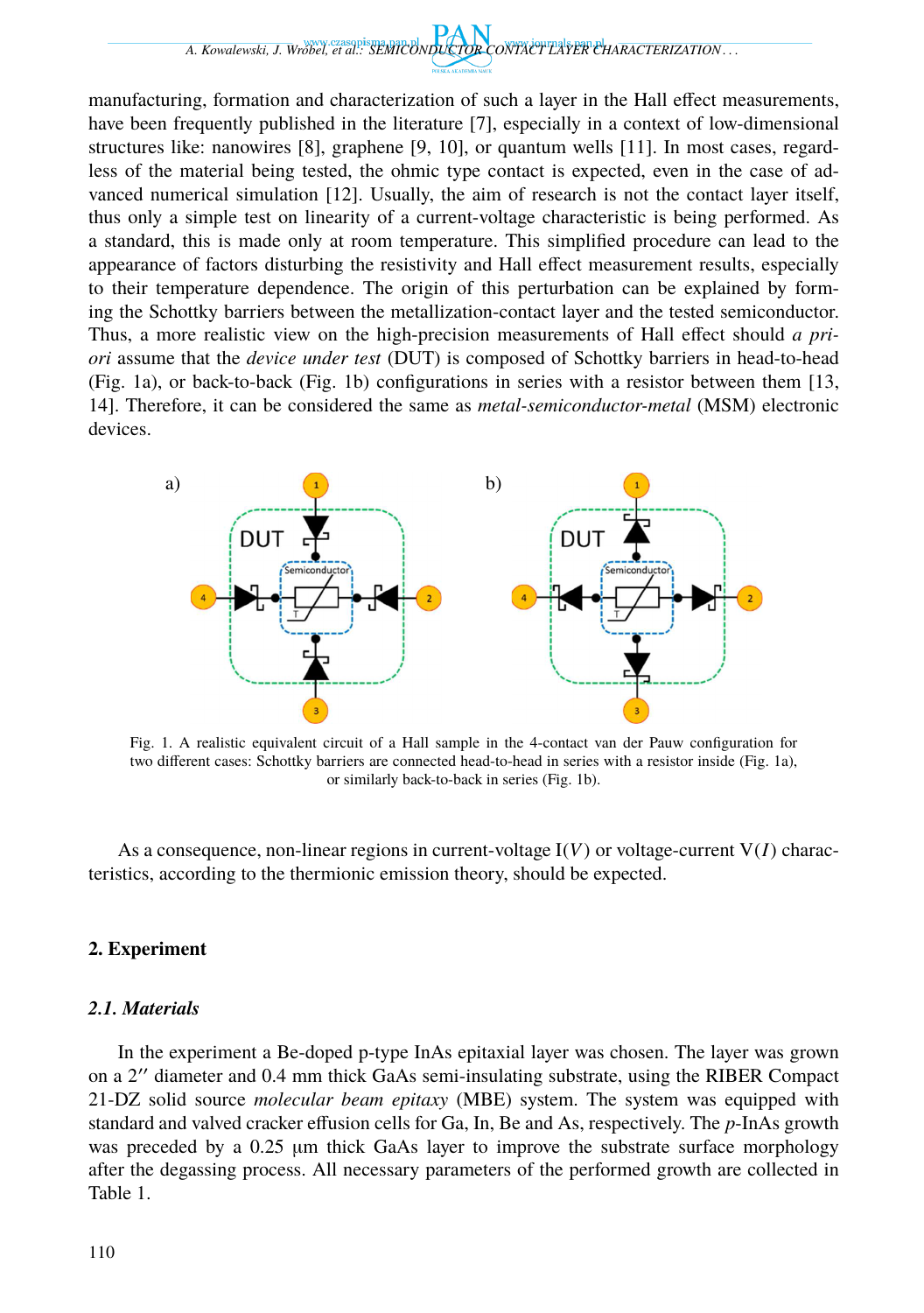

| <b>Lavers</b> | <b>Thickness</b><br>[µm] | V/III<br>flux<br>ratio | Temperature of cell $\lceil^{\circ} \text{C}\rceil$ |             |                |                  |                          |             |     | Growth | Temp. of                                  |
|---------------|--------------------------|------------------------|-----------------------------------------------------|-------------|----------------|------------------|--------------------------|-------------|-----|--------|-------------------------------------------|
|               |                          |                        | Ga                                                  |             | As             |                  | In                       |             | Be  | rate   | manipulator                               |
|               |                          |                        | <b>Tip</b>                                          | <b>Base</b> | <b>Cracker</b> | <b>Reservoir</b> | Tip                      | <b>Base</b> |     | [µm/h] | $\mathsf{I}^{\circ}\mathsf{C} \mathsf{I}$ |
| GaAs          | 0.25                     | 3.2                    | 1000                                                | 897         | 900            | 372              | $\overline{\phantom{a}}$ | -           | -   | 1.00   | 655                                       |
| <b>InAs</b>   | 2.00                     | 4.5                    | -                                                   | -           | 900            | 372              | 905                      | 734         | 830 | 0.54   | 400                                       |

Table 1. Growth conditions of a p-type InAs layer.

#### *2.2. Sample preparation*

The preparation of a Hall effect sample was performed by an advanced semiconductor processing treatment. The standard photolithography has been used to define contact areas and a circular measurement field using a positive photoresist AZ 4533 and NaOH water solution developer. The electrolytic anodization has been carried out to make the gold contacts. Electrolytic deposition of gold has been accomplished using an Au anode in the 1.2% (w/w)  $KAu(CN)$ <sub>2</sub> water solution [15, 16]. Finally, wet etching of the remaining area of the sample to the GaAs substrate has been carried out using the water solution of orthophosphoric acid, citric acid, hydrogen peroxide and hydrochloric acid [17]. Each contact area has been bonded with a 20  $\mu$ m thick gold wire using a wire bonder machine. The sample has been attached to the sample holder by Apiezon grease and gold wires have been fixed to the sample holder pins using a silver powder suspension of thermoplastic poly-acrylic resin. The final shape and contacts' configuration of the sample is shown in Fig. 2.



Fig. 2. A DUT with a 2 mm diameter circular measurement area and four large contacts with  $200 \times 300$  µm contact paths.

#### *2.3. Measurement*

The samples attached to holders have been inserted into the Cryogenic Ltd CFMS cryostat system. The samples were placed directly in the circulating helium gas as a coolant agent. Temperature values  $(T_i)$  were monitored by two Cernox<sup>™</sup> thermometers connected with a Lakeshore 218 Temperature Monitor. The first one was placed at the bottom of the cryostat and the second one 5 mm away from the sample, at the bottom side of the sample holder. The temperature stabilization was maintained by two heaters connected by PID loops into a multichannel Lakeshore 350 controller. All data have been gathered in the linearly-changed-temperature mode at a 0.5 K/min ramp rate across the whole temperature range: from 10 to 300 K.

All electrical measurements have been performed in the 2-contact mode, using an Agilent B2902A two-channel programmable multi-meter. The sample has been biased by a voltage source with simultaneous measurement of current. Examples of I(*V*) characteristics have been recorded alternatively for two different configurations of contact pairs (1–2, 3–4, see Fig. 2) on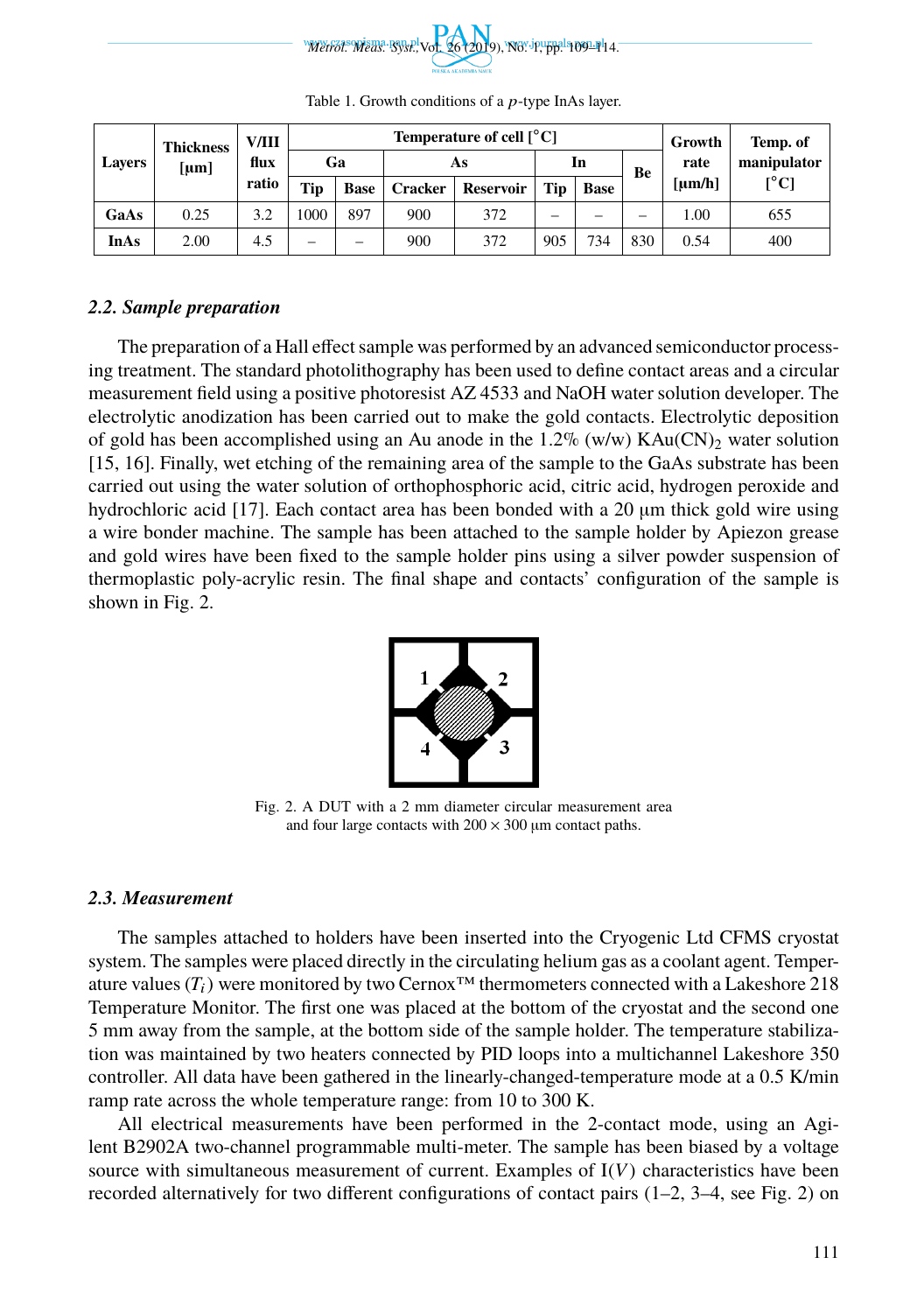*A. Kowalewski, J. Wróbel, et al.: SEMICONDUCTOR CONTACT LAYER CHARACTERIZATION . . .*

separated channels. Such a measurement mode enabled to acquire 15 I(*V*) characteristics (101 *V*-points) in a range:  $T_i$  –0.5 K <  $T_i$  <  $T_i$  + 0.5 K, for each channel and to obtain an averaged single  $I(V, T_i)$  result.

#### **3. Results and discussion**

A Hall element can be supplied either in the current or voltage mode [18]. For this reason an example of  $I(V)$  characteristics versus temperature has been taken into consideration and presented in Fig. 3.



Fig. 3. An example of electrical characteristics versus temperature of a 4-contact Hall element. Here, for 1–2 contacts' configuration. a)  $I(V, T)$ , b)  $R_d(V, T)$  with contour chart projection.

In the ideal case, without a Schottky contact influence, the  $I(V, T)$  surface should be linear in the  $I(V)$  direction. The same situation could be expected for the  $V(I, T)$  surface. However, the obtained results revealed a deviation from this regularity, especially below 200 K. The shadowed planes crossing the surfaces at  $U = 0$  V have been added for better indication of the positive and negative sides of biases (Fig. 3a).

Differential resistance surfaces  $R_d(V, T)$ , shown in Fig. 3b, have been calculated as follows:  $R_d = (\Delta I / \Delta U)^{-1}$ . Two strong local  $R_d$  extrema are visible in the figure, which can be easily determined from the contour chart plane at the top of Fig. 3b. These extrema occur on the positive as well as negative bias sides as a result of two Schottky junctions' contribution in the contact  $1-2$  (see Fig. 1a). Moreover, the strong asymmetry in maximum  $R_d$  values and positions relative to zero voltage value is observed. It is a consequence of different voltage drops on each contacts. The influence of these contacts on total resistance decreases when temperature increases and is negligible close to the room temperature. The similar characterization should be done for all contact configurations (*i.e*.: 2–3, 3–4, 4–1) before the target measurement of the resistivity and Hall constant. Almost identical surface could be observed in the case of  $R_d(I, T)$  – not presented here. It might be recalculated directly from  $R_d(V, T)$  using a suitable approximation method, like the spline approximation.

Thanks to the presented approach, relatively easy determination of the dependence of  $R<sub>d</sub>$ *minima* on temperature is possible. In these conditions the total resistance value should be closest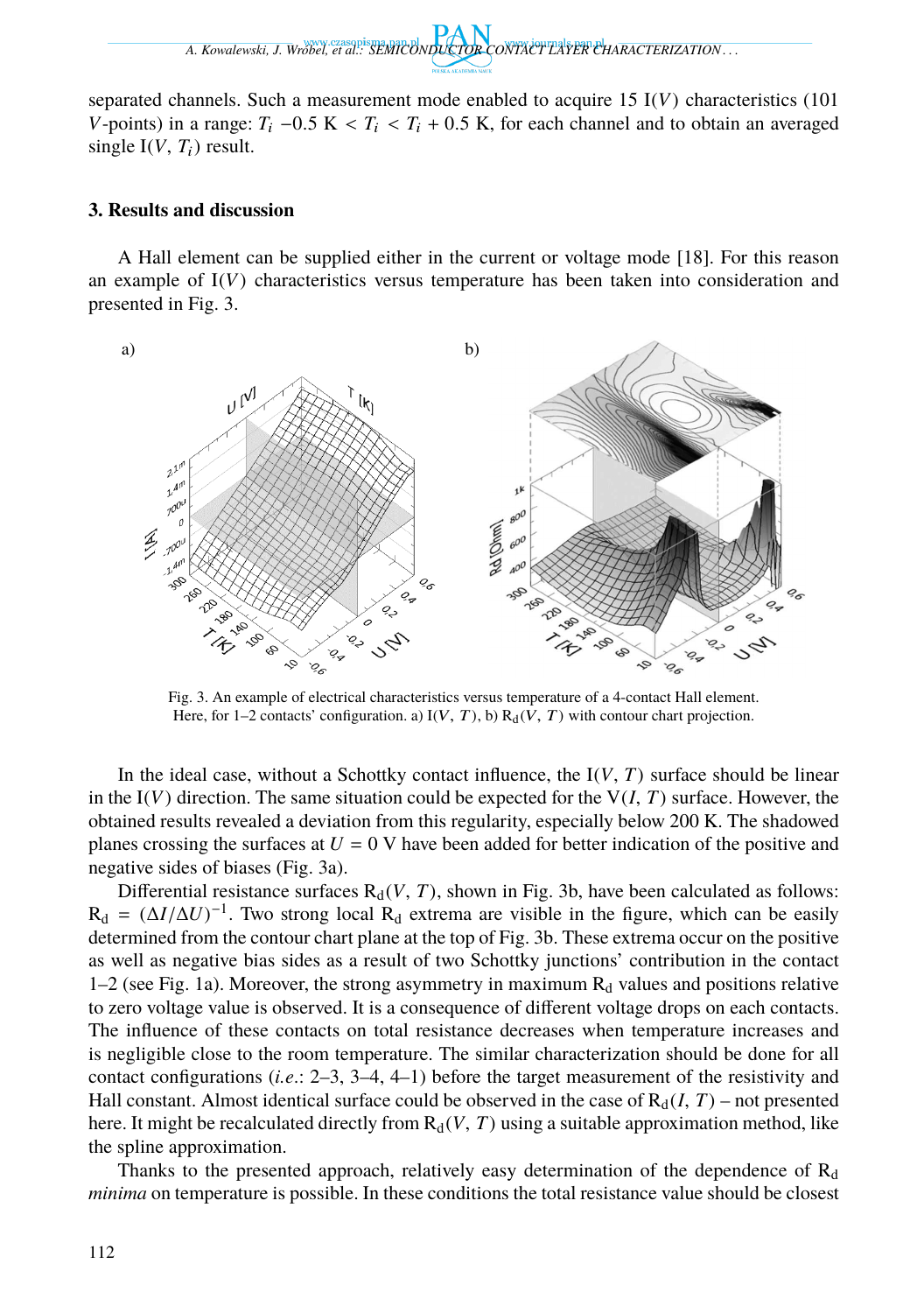

to the resistance of the examined semiconductor epitaxial layer. Precise knowledge of the I(*V*, *T*) or  $V(I, T)$  trends enables to select proper bias conditions during the resistivity and Hall effect measurement using the Van der Pauw method. It may have the crucial impact on obtaining a higher resolution capability using such techniques as *e.g.* analysis of mobility spectra.

## **4. Conclusions**

In summary, we have proposed a revision of the standard approach to characterization of thin semiconductor-layer Hall samples. We assumed that an MSM structure always reveals its specific behaviour in changing voltage (current) supply and temperature associated with the appearance of Schottky barriers. Our results show that simple checking of I(*V*) linearity at room temperature might be insufficient for correct determination of the supply conditions of a sample during measurements of Hall effect. The method proposed in this work has been performed using a Be-doped p-type InAs epitaxial layer, processed to obtain a Hall effect sample with four gold contacts. Despite using full high-quality photolithography a noticeable asymmetry in maximum R<sup>d</sup> values and positions relative to zero voltage (or current) value was observed for different contacts. This suggests that such characterization should be performed before each measurement of Hall effect in order to optimize the power conditions.

## **Acknowledgements**

This study was carried out with the financial support from the Polish National Science Center (grant no. UMO-2015/17/B/ST5/01753).

#### <span id="page-4-0"></span>**References**

- [1] Hall, E.H. (1879). On a New Action of the Magnet on Electric Currents. *American Journal of Mathematics*, 2(3), 287–292.
- [2] Ramsden, E. (2006). *Hall-Effect Sensors, Theory and Applications*. 2nd ed.: Elsevier Inc.
- [3] van der Pauw, L.J. (1958). A Method of Measuring the Resistivity and Hall Coefficient on Lamellae of Arbitrary Shape. *Philips Techical Review*, 20, 220–224.
- [4] Montgomery, H.C. (1971). Method for Measuring Electrical Resistivity of Anisotropic Materials. *Journal of Applied Physics*, 42(7), 2971–975.
- [5] Antoszewski, J., Faraone, L. (2004). Quantitative mobility spectrum analysis (QMSA) in multi-laver semiconductor structures. *Opto-Electronics Review*, 12(4), 347–352.
- [6] Antoszewski, J., Umana-Membreno, G.A., Faraone, L. (2012). High-Resolution Mobility Spectrum Analysis of Multicarrier Transport in Advanced Infrared Materials. *Journal of Electronic Materials*, 41(10), 2816–2823.
- [7] Woltjer, R., de Blank, M.J.M., Harris, J.J., Foxon, C.T., André, J.P. (1989). *The Influence of Contacts on the Quantized Hall Effect*. Location: Springer Berlin Heidelberg.
- [8] Murata, M., Hasegawa, Y. (2013). Focused ion beam processing to fabricate ohmic contact electrodes on a bismuth nanowire for Hall measurements. *Nanoscale Research Letters*, 8(1), 400.
- [9] Wang, Y., Ye, M., Weng, M., Li, J., Zhang, X., Zhang, H., Guo, Y., Pan, Y., Xiao, L., Liu, J., Pan, F., Lu, J. (2017). Electrical Contacts in Monolayer Arsenene Devices. *ACS Applied Materials & Interfaces*, 9(34), 29273–29284.